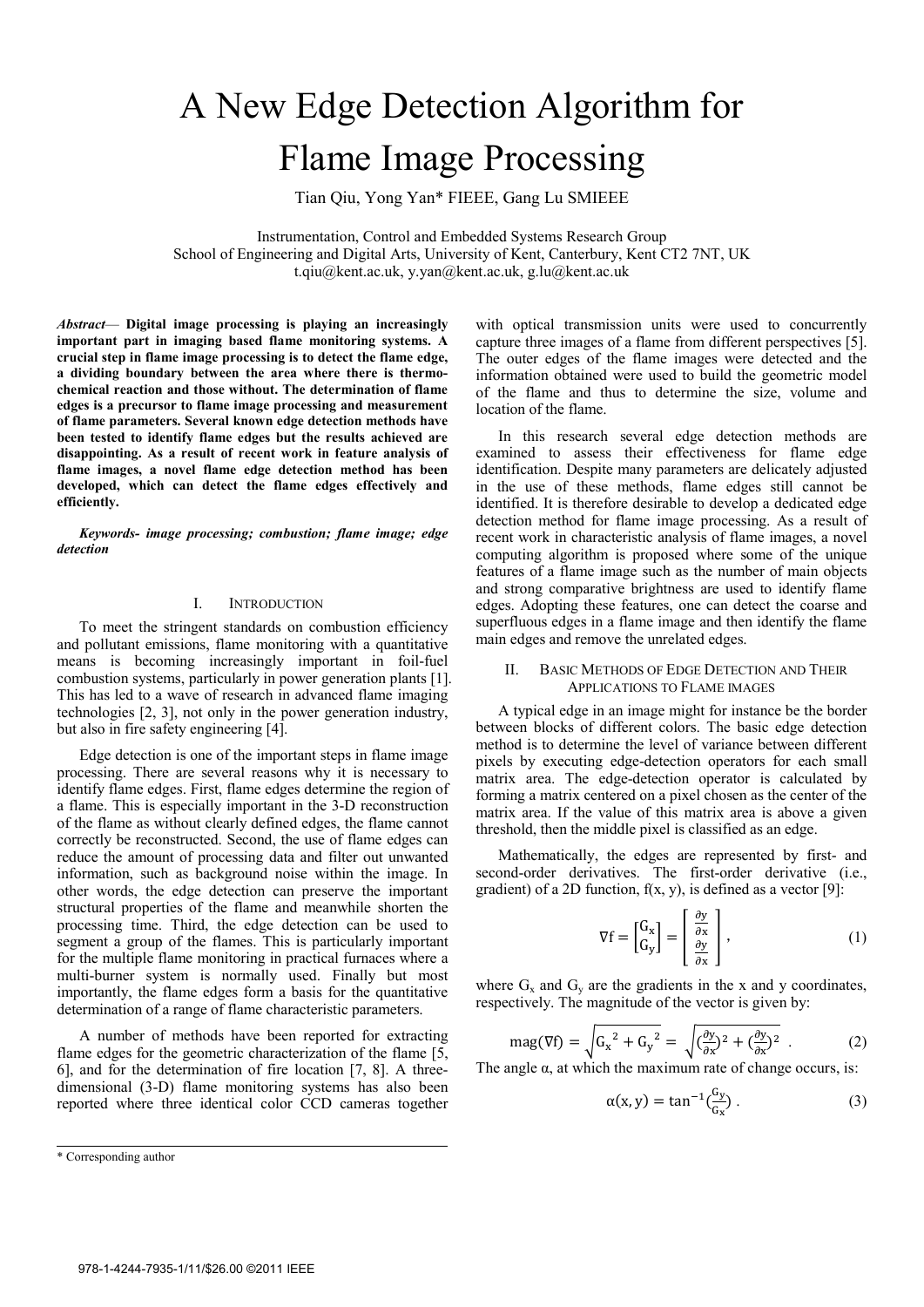All the gradient-based algorithms have kernel operators that calculate the strength of the slope in directions which are orthogonal to each other, commonly vertical and horizontal. Examples of gradient-based edge detection operators include Roberts, Prewitt, and Sobel operators. Then, contributions of the different components of the slopes are combined to give the total value of the edge strength. As an improved method using the Sobel operator, the Canny edge detection algorithm is known as an optimal edge detector [10]. In the present research, these common edge detection methods have been attempted with adequate parameters to process typical flame images. Figure 1 shows example results obtained along with the original image. As can be seen, those common edge detection methods can only identify a part of the flame edges, or wrongly identified small edges that are obviously not the edges of the main flame.



Figure 1. Representive results using the common edge detection methods.

## III. A NOVEL EDGE DETECTION ALGORITHM FOR FLAME IMAGE PROCESSING

Since flame images are a special class of images, some of the unique features of a flame may be used to identify flame edges. There are some differences between flame images and other general images: flames are the main objects in the images; the brightness of the flame is generally much higher than the other objects while the background is comparatively dark; furthermore, there is generally only one flame or one group of flames in one image. The expected flame edge should be one and only one clear, continuous, and uninterrupted edge. Adopting these features, we have developed a novel flame edge detection algorithm. The algorithm can be divided into several logical steps as follows:

Step 1: Adjust the gray level of a flame image according to its statistical distribution.

Step 2: Smooth the image to eliminate noise.

Step 3: Use the Sobel operator to find basic edges. This is achieved by finding the gradients of all the pixels in the image so as to highlight the regions with high gray level contrast at their edges. The algorithm then tracks along those regions and suppresses any pixels that are not at the peaks of gradients. If the magnitude of the gradient is above the high threshold  $T_H$ , it is deemed an edge. And if the magnitude is between the two thresholds, i.e., high threshold  $T_H$  and low threshold  $T_L$ , then it is set to zero unless there is a path from this pixel to a pixel with a gradient above  $T_L$ .

The Sobel operator performs a two dimensional spatial gradient measurement on an image. Then the approximate absolute gradient magnitude (edge strength) at each point can be found. It uses a pair of 3x3 convolution masks, one estimating the gradient in the x-direction (columns) and another estimating the gradient in the y-direction (rows). The Sobel operator is expressed as follows [11]:

$$
M_x = \begin{bmatrix} -1 & 0 & 1 \\ -2 & 0 & 2 \\ -1 & 0 & 1 \end{bmatrix}, \tag{4}
$$

$$
M_{y} = \begin{bmatrix} -1 & -2 & -1 \\ 0 & 0 & 0 \\ 1 & 2 & 1 \end{bmatrix}.
$$
 (5)

Step 4: Adjust  $T_H$  and  $T_L$  to get a better result. This is done by giving the first pair of  $T_H$  and  $T_L$  initial values according to the apriori results of similar flame images, and then adjusting the values for a better result. The 'better' result is assessed by that how many edges there are: the more edge pixels detected in the edge image, the better the parameters are. Another threshold  $T_E$  is also set to restrict the total number of edges, i.e., if the number of edge pixels exceeds  $T_E$ , the automatic adjustment will be terminated. Until now, a preliminary image with edges identified is obtained from the original flame image. It is designated as a Preliminary Edge Image (PEI).

Step 5: Remove unrelated edges in the PEI through the following steps;

5a) Select any edge point in the PEI, remove that point from the PEI, allocate a new temporary edge image and plot the point onto the temporary edge image.

5b) Use the selected point as the center and search in a  $3\times3$ area. Store the location of all the neighboring pixels if they are edge pixels. In eight neighboring pixels, operations are taken for the following three different cases,

 $-$  If there is no neighboring pixel, the selected point is then an isolated point, and should be removed from the PEI. Terminate the search and go to Step 5d.

 $\overline{\phantom{a}}$  If there is one neighboring pixel, the selected point is an end point. It should then be removed from the PEI, plotted onto the temporary edge image, and added into the endpoint list. Start the new search from the found neighbor and go to Step 5c.

 $\overline{\phantom{a}}$  If there are more than two neighboring pixels, then the selected point is a normal transition point in an edge line or an intersection with more than three bifurcations. Set one of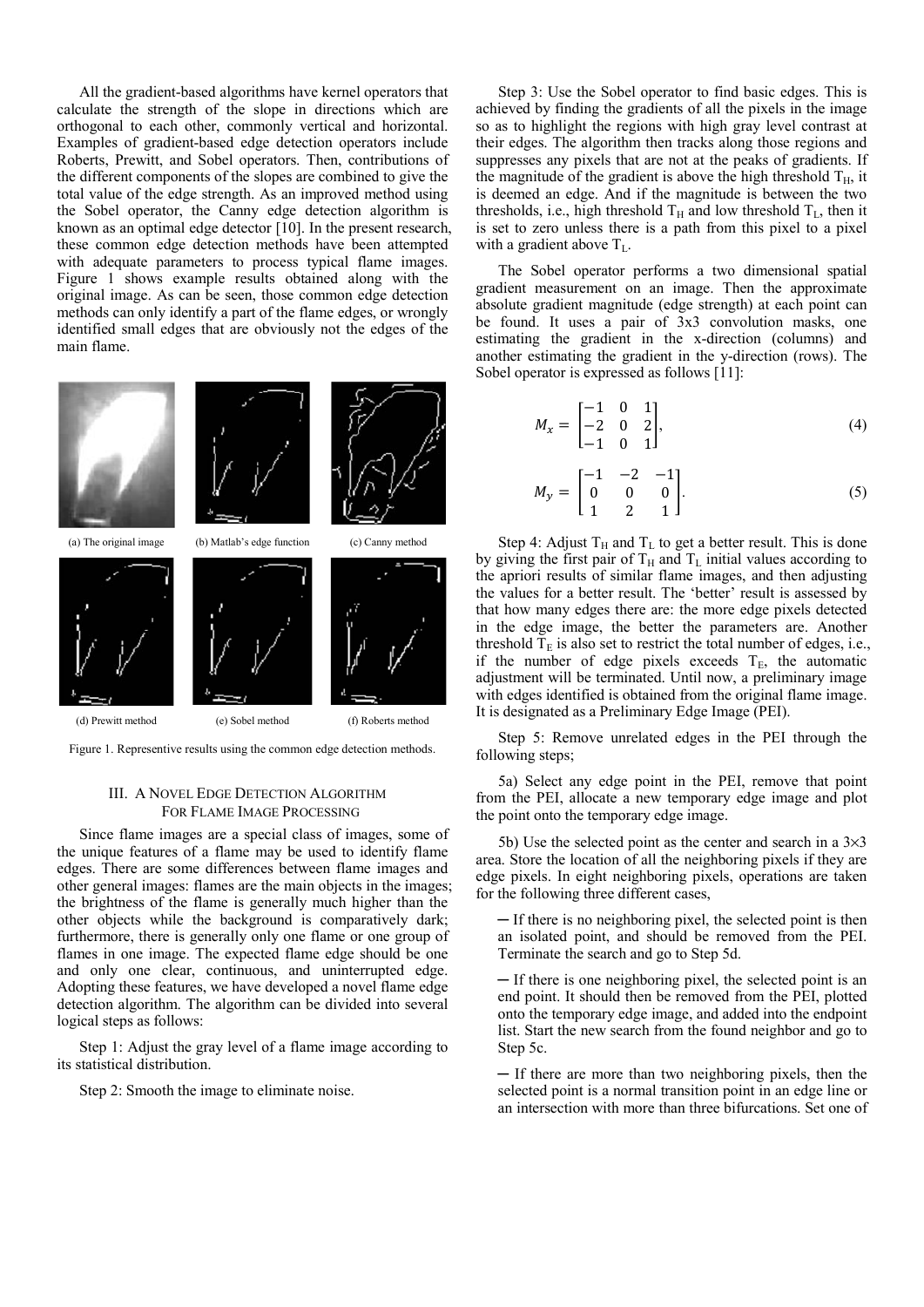the neighboring points as the new search center and start a search. Store the other positions as unchecked conjunction points, and then go to Step 5b.

Figure 2 illustrates how the tracing step moves forward if the old search center is replaced by a new search center. In the pixels of the left image in Figure 2, pixel '5' is the center selected. Suppose an edge point at pixel '9' is found, then remove pixel '5' from the PEI to temporary edge image, and pixel '9' will be the new search center. In this way, the search moves forward pixel by pixel.



Figure 2. Illustration of movement of the edge search.

5c) Check the conjunction points. If all the conjunction points have been searched as a center, one temporary edge image is then completed. Compute the lengths of any two end points in the temporary edge image and pick out the longest one. Then go to Step 5d.

5d) If all the pixels in the PEI are moved to the temporary edge image, then go to Step 6.

Step 6: Plot the pixels of the longest edge in the final edge image which should have the same size as the original image. The whole process is then complete.

The flow chart of the whole process is given in Figure 3.

### IV. EXPERIMENTAL RESULTS AND ANALYSIS

After implementing the algorithm as described in Section III, hundreds of flame images were processed using the algorithm so as to evaluate its effectiveness. The images used were taken for propane Bunsen flames burning in open air. The results have shown that clear flame edges have successfully been identified in all the flame images. Figure 4 shows typical processed flame images with edges identified. In comparison with the test results presented in Figure 1, it can be clearly observed that the developed algorithm can successfully detect the clear edges of the flame and disregard unrelated small edges, which the common edge detection methods cannot do. It makes much easier to distinguish the flame region from the background. The algorithm can also be used to extract the edges of complex flames such as turbulent diffusion flames or flames of pool fires [12]. The clearly defined flame edges will form a basis for subsequent processing of the flame images such as flame size computation, flame background removal, and determination of other flame parameters [3].

Although the algorithm appears to be long, it is not tedious in computation. Tested on a desktop computer with 2.66GHz Intel® Quad CPU, it can detect 180 flame edges of 141×161 pixels flame images in one minute.



Figure 3. Flow chart of the flame edge detection algorithm.